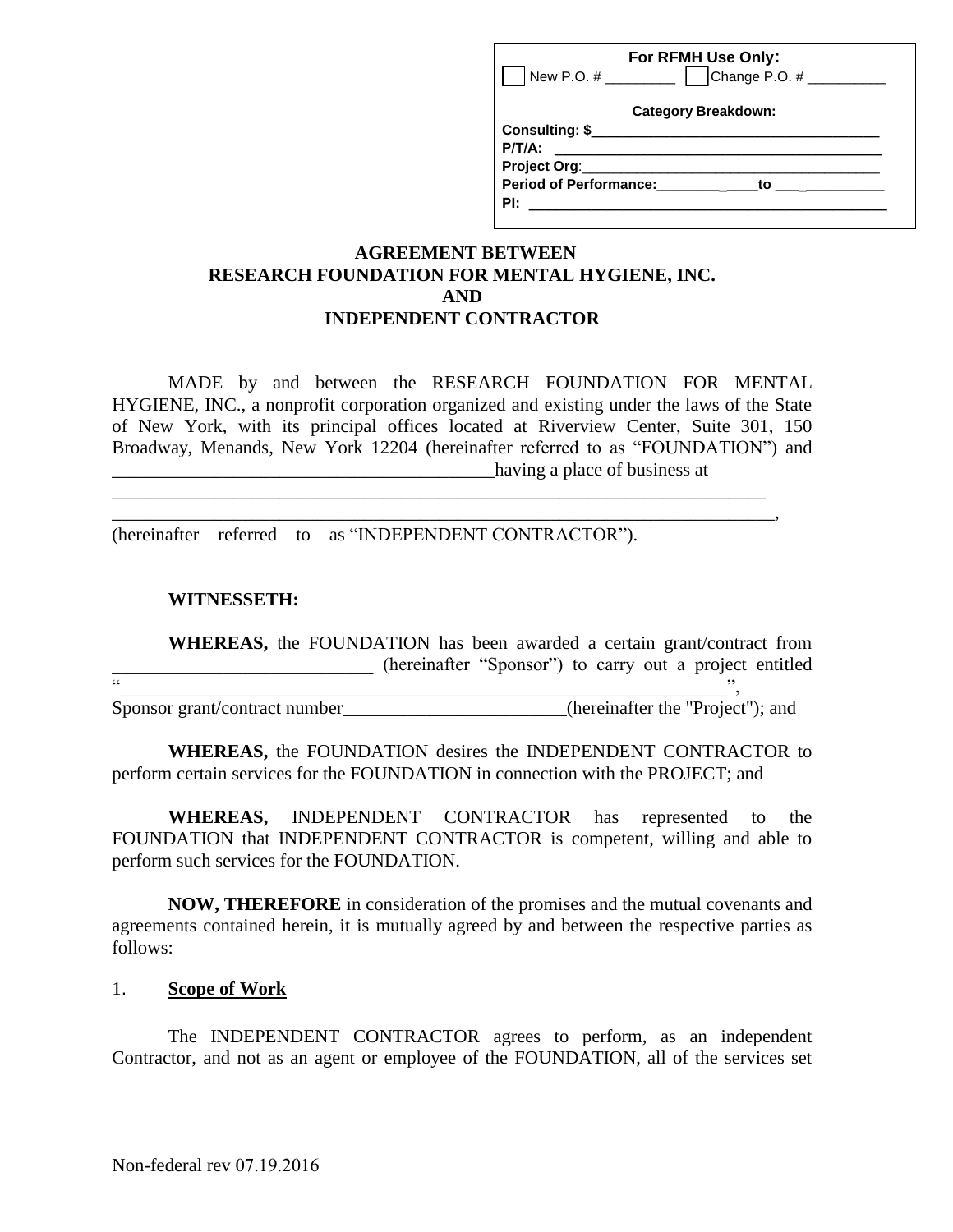forth in **Exhibit A** appended hereto and made a part hereof to the satisfaction of the FOUNDATION'S Project Director \_\_\_\_\_\_\_\_\_\_\_\_\_\_\_\_\_\_\_\_\_\_\_\_\_\_\_\_\_\_\_\_\_\_\_\_\_\_\_\_\_\_\_\_.

## 2. **Compensation**

In full and complete consideration of the INDEPENDENT CONTRACTOR'S performance hereunder, the FOUNDATION agrees to compensate the INDEPENDENT CONTRACTOR \_\_\_\_\_\_\_\_\_\_\_\_\_\_\_\_\_\_\_\_\_ Dollars. The payments should be in accordance with **Exhibit C**.

## 3. **Term and Termination**

Unless sooner terminated as provided herein, this Agreement shall continue in full force and effect from through through through the A final invoice must be submitted within sixty (60) days of the end of this Agreement. It is understood and agreed that the FOUNDATION may terminate this Agreement upon written notice, including email notification, addressed to INDEPENDENT CONTRACTOR at the address indicated herein, or such other address as INDEPENDENT CONTRACTOR may designate in writing, whenever the FOUNDATION determines, in its discretion, that such termination would be in the best interests of the FOUNDATION. FOUNDATION may terminate this Agreement immediately if the Grant between Sponsor and FOUNDATION is terminated.

Upon notice of termination, INDEPENDENT CONTRACTOR shall immediately terminate work in progress and turn over to FOUNDATION all products, work in progress, reports and other data and information accumulated during the performance of services under this Agreement.

## 4. **Rights in Work Product**

The INDEPENDENT CONTRACTOR agrees that material produced hereunder shall be considered "work for hire" which shall be owned by the FOUNDATION. Further, the INDEPENDENT CONTRACTOR shall not claim or assert any proprietary interest in any of the data or materials required to be produced or delivered by the INDEPENDENT CONTRACTOR in the performance of its obligation hereunder and hereby assigns all rights, title and interest in said data and materials to the FOUNDATION. The INDEPENDENT CONTRACTOR warrants that any material produced by it hereunder shall be original except for such portion from copyrighted works as may be included with the permission of the copyright owners thereof, that any material shall contain no libelous or unlawful statements or materials, and, will not infringe upon any copyright, trademark, patent, statutory or other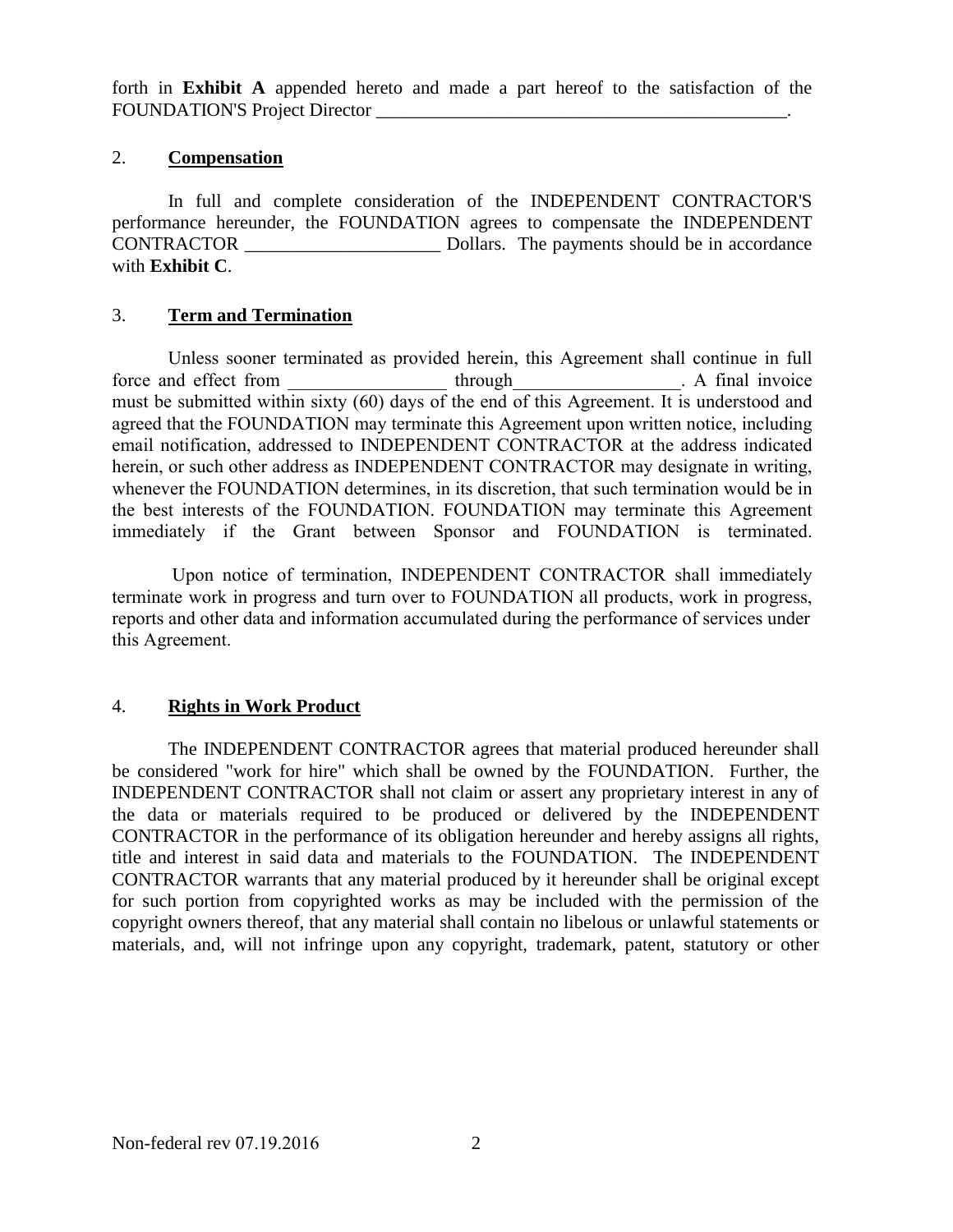proprietary rights of others. The INDEPENDENT CONTRACTOR will hold the FOUNDATION harmless from any costs, expenses and damages resulting from any breach of this warranty. The INDEPENDENT CONTRACTOR further agrees not to publish, permit to be published, or distribute for public consumption, any information, oral or written, concerning the results or conclusions made pursuant to this AGREEMENT without the prior written consent of the FOUNDATION.

Notwithstanding the foregoing, the INDEPENDENT CONTRACTOR will retain ownership of intellectual property included in deliverables to the extent that said intellectual property has been independently developed by the INDEPENDENT CONTRACTOR without financial support from the FOUNDATION. With respect to such INDEPENDENT CONTRACTOR owned intellectual property, the INDEPENDENT CONTRACTOR hereby grants to the FOUNDATION a royalty-free, nonexclusive license to use such intellectual property for purposes consistent with the FOUNDATION'S obligations under the contract which funds this project.

## 5. **Confidential Information**

INDEPENDENT CONTRACTOR acknowledges and agrees that in the course of the performance of the services pursuant to this Agreement, INDEPENDENT CONTRACTOR may be given access to, or come into possession of, confidential information of FOUNDATION and/or Sponsor which information may contain trade secrets, proprietary data or other confidential information. INDEPENDENT CONTRACTOR acknowledges and agrees that it will not use, duplicate, or divulge to others any confidential information, including without limitation, trade secrets belonging to or disclosed to INDEPENDENT CONTRACTOR by FOUNDATION without first obtaining written authorization from FOUNDATION. INDEPENDENT CONTRACTOR shall deliver all tangible embodiments of such information to FOUNDATION upon termination hereof, or upon request by FOUNDATION whichever first occurs.

#### 6. **Assignment**

It is understood and agreed that the services to be rendered by the INDEPENDENT CONTRACTOR are unique and that the INDEPENDENT CONTRACTOR shall not assign, transfer, contract or otherwise dispose of the INDEPENDENT CONTRACTOR'S rights or duties hereunder, in whole or in part, to any other person, firm or corporation.

#### 7. **Status of Parties**

The nature of the relationship which the INDEPENDENT CONTRACTOR shall have to the FOUNDATION pursuant to this AGREEMENT shall be that of an independent contractor. The INDEPENDENT CONTRACTOR hereby warrants that it is in compliance with all tax filing and similar requirements imposed on independent contractors and acknowledges that it is solely responsible for paying income taxes, FICA taxes, and other taxes and assessments which arise from receipt of consulting payments under this Agreement. This AGREEMENT shall not be construed to contain any authority, either express or implied,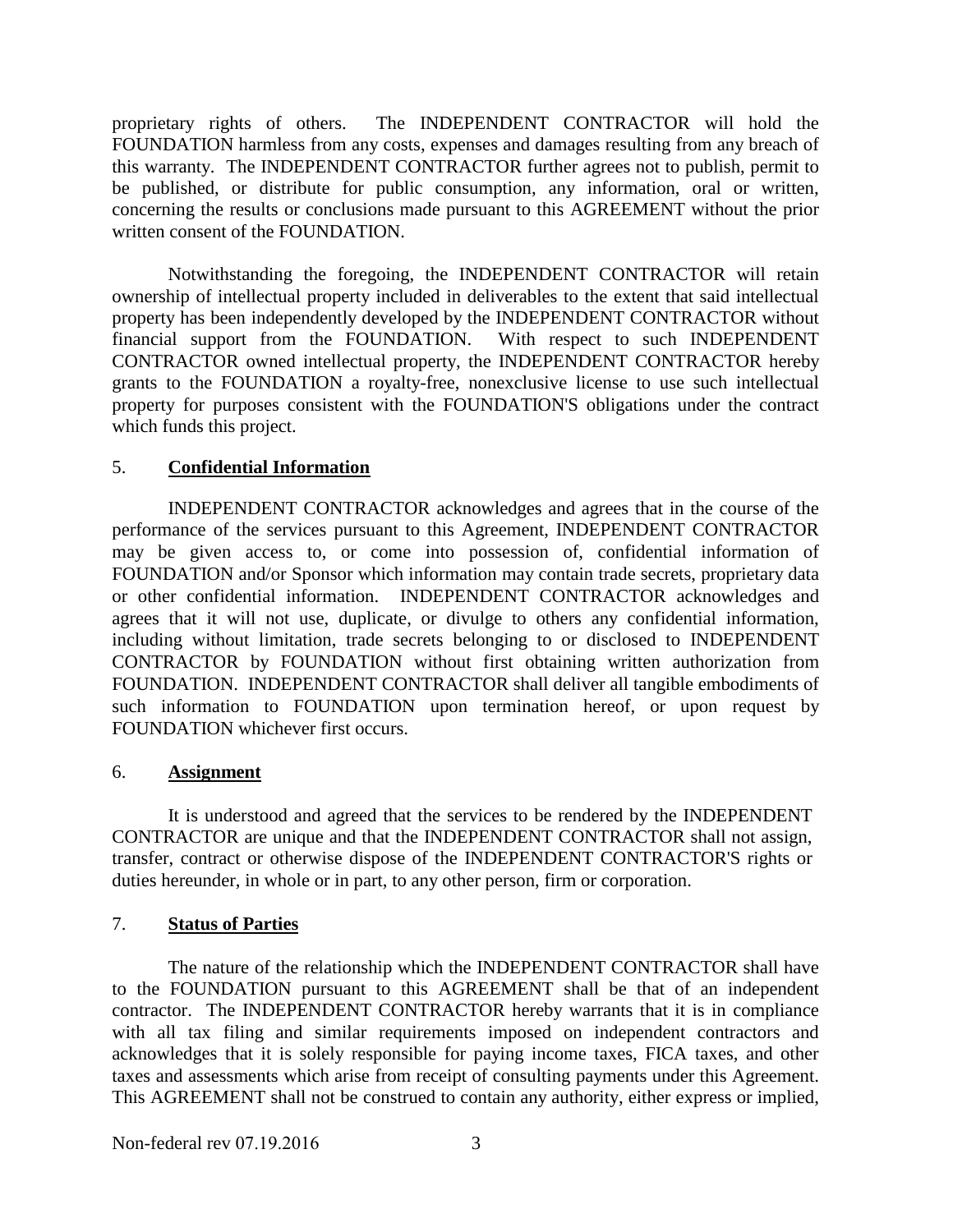enabling the INDEPENDENT CONTRACTOR to incur any expense or perform any act on behalf of the FOUNDATION.

## 8. **Warranties and Representations**

INDEPENDENT CONTRACTOR warrants and represents that neither the execution, delivery nor performance of this Agreement constitutes a breach or violation of any contract or agreement to which it is a party or by which it is in any manner bound. INDEPENDENT CONTRACTOR further warrants and represents that it has no interests or obligations, nor during the term hereof will it acquire any interests or obligations, which conflict with or hamper its ability to perform as required hereby.

INDEPENDENT CONTRACTOR warrants and represents that it will perform any and all services hereunder in a professional and workmanlike manner and that all such work shall be free of errors and defects. INDEPENDENT CONTRACTOR shall immediately correct such error or defect at no additional cost to FOUNDATION This remedy is in addition to any and all other remedies which FOUNDATION may have pursuant to this Agreement or otherwise. This warranty is in addition to any warranty that may be implied or imposed by operation of law.

If applicable, INDEPENDENT CONTRACTOR certifies, by signing **Exhibit B** of this Agreement, that he/she is informed of the RFMH Financial Conflict of Interest Policy and the obligation to complete training and submit an Investigator Financial Interests Disclosure Form.

## 9. **Entire Agreement**

This AGREEMENT represents the entire AGREEMENT and understanding of the parties hereto and no prior writings, conversations or representations of any nature shall be deemed to vary the provisions hereof. This AGREEMENT may not be amended or modified in any way except by a writing duly executed by both parties hereto.

#### 10. **Compliance with Laws and Regulations: General Obligations**

a) In the performance of the work authorized pursuant to this AGREEMENT, the INDEPENDENT CONTRACTOR agrees to comply with all applicable laws and regulations, as well as policies of the Sponsor applicable to the INDEPENDENT CONTRACTOR'S performance hereunder, and the express terms of FOUNDATION'S agreement with the Sponsor, which shall be deemed to be inserted herein, and this AGREEMENT shall be read and enforced between the parties as though all such provisions were included verbatim herein.

b) The INDEPENDENT CONTRACTOR agrees to comply with Department of Health and Human Services Regulation, 45 CFR 46, regarding confidential data and research involving human subjects, if the work involves human subjects.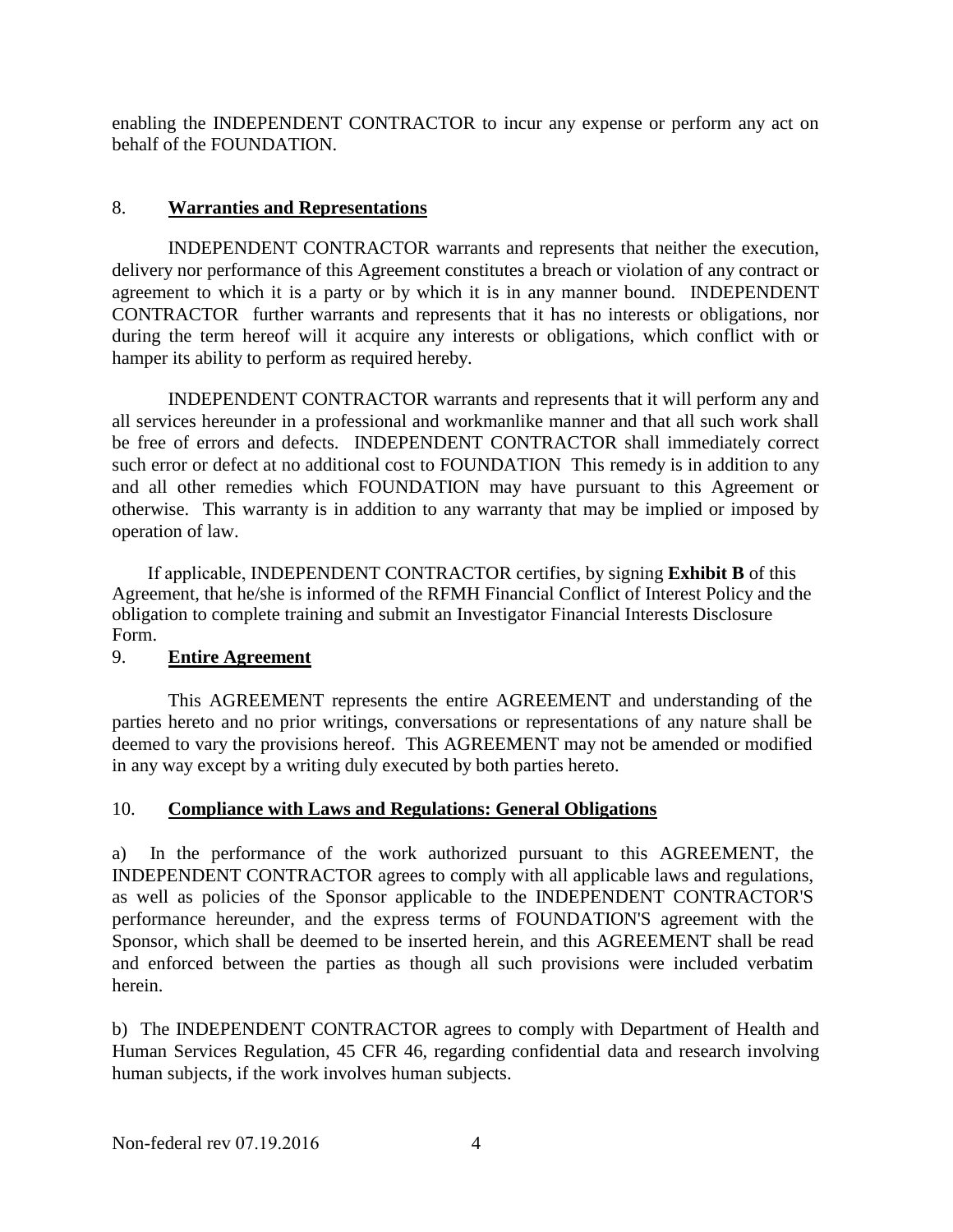c) The RFMH retains the right to audit the INDEPENDENT CONTRACTOR regarding the work performed under this Agreement for a period of four (4) years after the expiration date.

## 11. **Indemnification**

INDEPENDENT CONTRACTOR will indemnify, defend and hold harmless FOUNDATION, the New York State Office of Mental Health, and their respective trustees, directors, officers, agents and employees (collectively "Indemnitees"), against all suits, claims, demands or prosecutions, (hereinafter "Claim") that may be brought or instituted, and all judgments, damages, liabilities, court costs and expenses (including attorney's fees) arising out of INDEPENDENT CONTRACTOR's negligent acts or omissions relating to its performance hereunder or its willful misconduct.

## 12. **Insurance Requirements**

INDEPENDENT CONTRACTOR shall not commence work under this Agreement until it has obtained, at its own expense, all the insurance required under this Agreement, and within the Scope of Work as provided for in Exhibit A, and such insurance has been approved by FOUNDATION.

- a) Workers' Compensation and Employers' Liability Insurance as required by law.
- b) Commercial General Liability Insurance with a combined personal injury, bodily injury (including death) and property damage limit of at least \$1,000,000 for each occurrence and \$3,000,000 in the aggregate.
- c) Professional Liability Insurance, including Medical Malpractice and Clinician's Liability: if INDEPENDENT CONTRACTOR or any of its employees are providing professional services under this Agreement, Professional Liability in an amount not less than \$1,000,000 for each wrongful act and \$3,000,000 in the aggregate.

## 13. **Governing Law**

Regardless of the place of physical execution or performance, this AGREEMENT shall be construed according to the laws of the State of New York without regard to its conflict of laws provision, and shall be deemed to have been executed in the State of New York.

## 14. **Order of Precedence**

In the event of any inconsistency between this AGREEMENT and the attached Exhibit A, the inconsistency shall be resolved by giving precedence to clauses 1 through 13 of this AGREEMENT.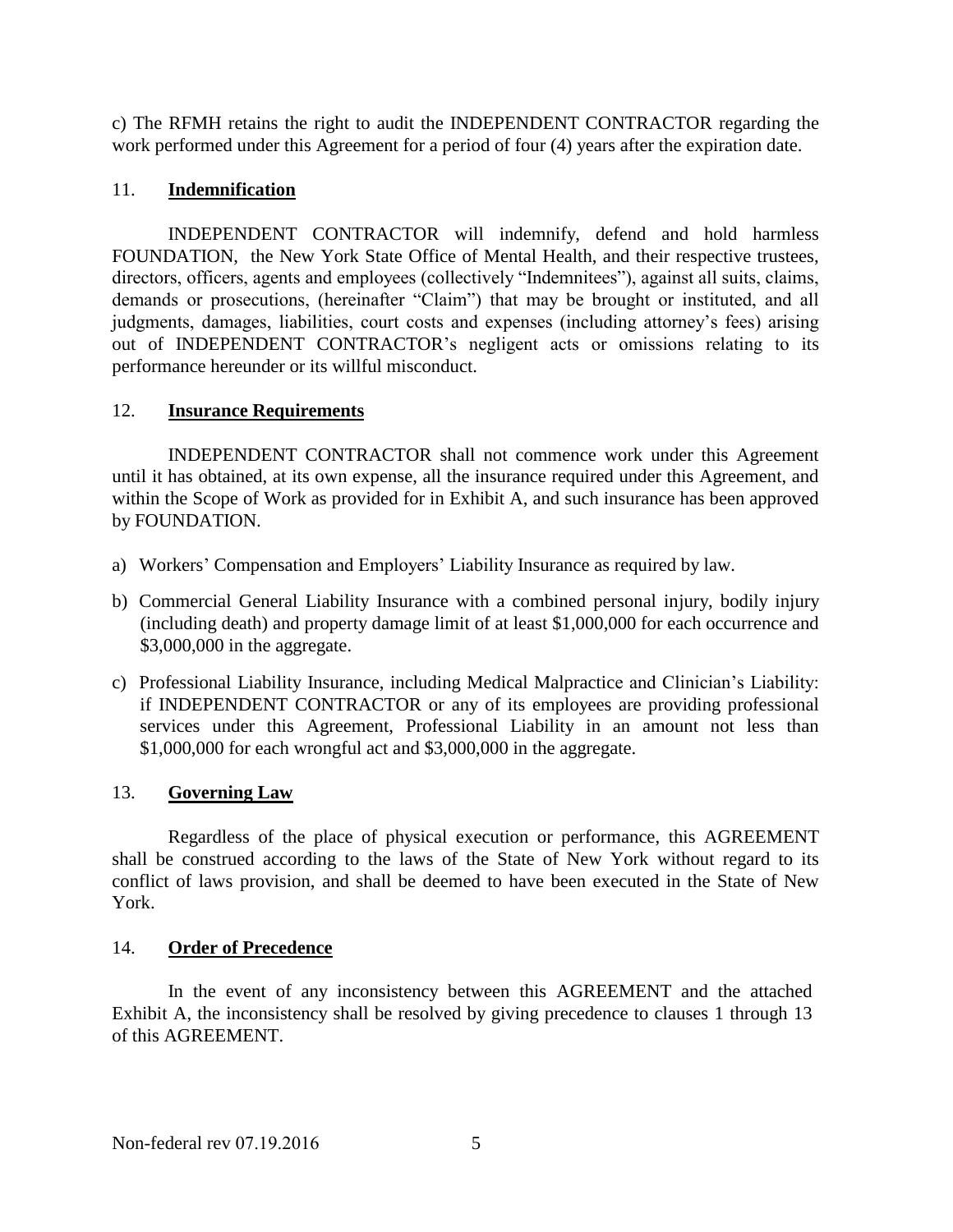## **IN WITNESS WHEREOF,** the parties hereto have executed this AGREEMENT.

# **MENTAL HYGIENE, INC.**

## **RESEARCH FOUNDATION FOR INDEPENDENT CONTRACTOR**

| By<br>Robert E. Burke<br><b>Managing Director</b> | the control of the control of the control of the control of the control of the control of |
|---------------------------------------------------|-------------------------------------------------------------------------------------------|
|                                                   |                                                                                           |
| <b>Read and Agreed:</b>                           |                                                                                           |
|                                                   |                                                                                           |
| <b>Project Director</b>                           | <b>Institutional Official</b>                                                             |
|                                                   |                                                                                           |
|                                                   |                                                                                           |

**Attach: CV W9**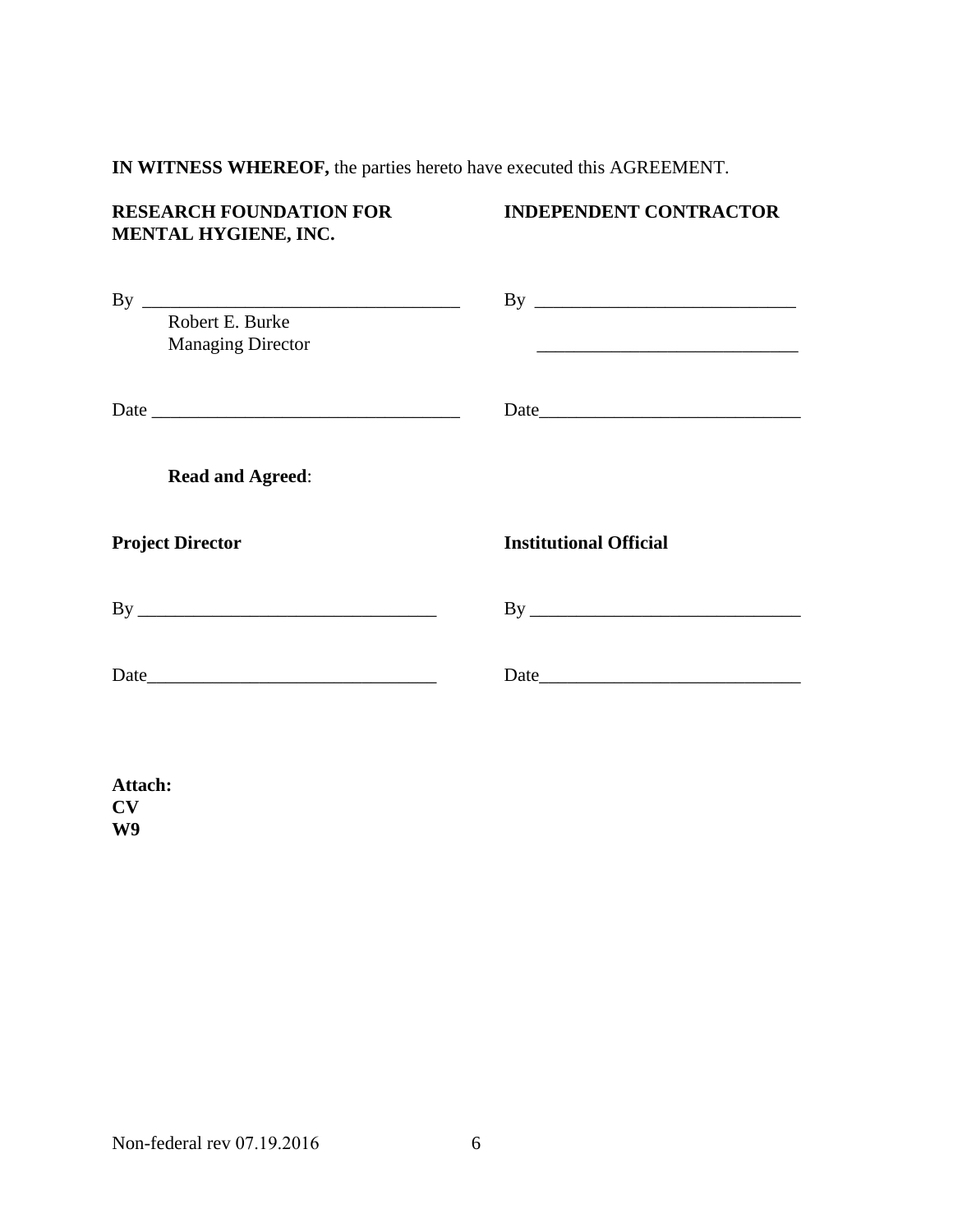# **Exhibit A**

Scope of Work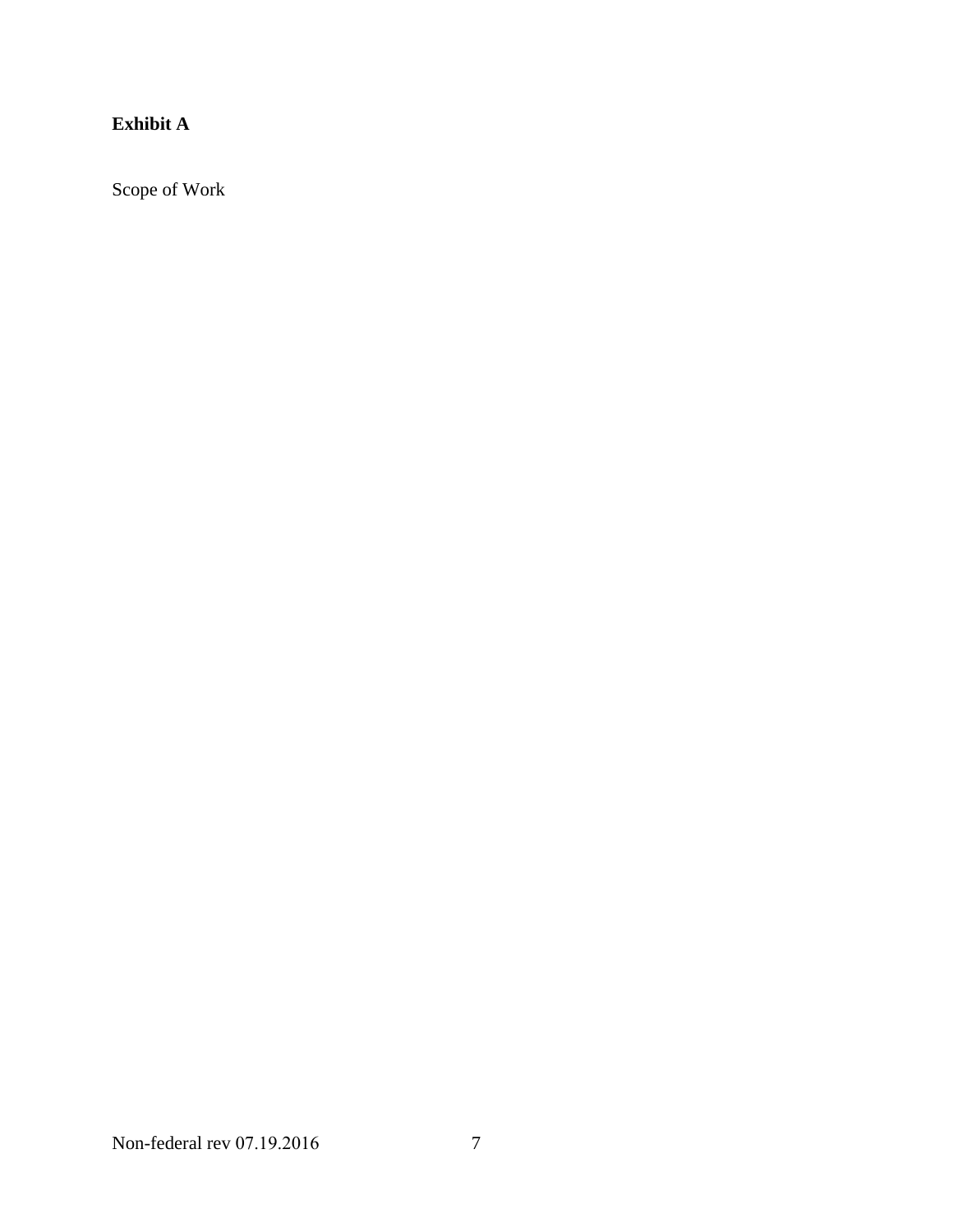#### **Exhibit B**

#### **FINANCIAL CONFLICT OF INTEREST**

#### **Independent Contractor as faculty member or employee of an Academic Institution**

Academic Institution: \_\_\_\_\_\_\_\_\_\_\_\_\_\_\_\_\_\_\_\_\_\_\_\_\_\_\_\_\_\_\_\_\_\_\_\_\_\_\_\_ Academic Institution certifies that it has an enforced written Financial Conflict of Interest ("FCOI") policy that complies with the requirements of 42 CFR Part 50 or 42 CFR Part 94, as applicable. Academic Institution shall report to Research Foundation for Mental Hygiene, Inc. ("RFMH") any identified FCOI of Independent Contractor participating in the Project, and, for any FCOI that has not been eliminated, shall provide a FCOI report to RFMH that includes all of the information required by 42 CFR 50.605(b)(3). Independent Contractor shall make no obligations against the funds to be awarded under this Agreement until the Independent Contractor's financial disclosure has been reviewed, RFMH has been provided with a report of any FCOI, and Academic Institution has been notified that the required report has been made to PHS by RFMH. Throughout the term of this Independent Contractor Agreement, Academic Institution will report any newly identified FCOI or change(s) to previously identified FCOI to RFMH within 45 days of their identification/disclosure, in accordance with the provisions of this paragraph.

Academic Institution:

| Authorized Institution Official: Print name: | Signature: |             |
|----------------------------------------------|------------|-------------|
| Independent Contractor:                      | Signature: | Print name: |
|                                              |            |             |

#### **OR**

#### **Independent Contractor: individual status**

Independent Contractor certifies that he/she will adhere to the Research Foundation for Mental Hygiene, Inc. ("RFMH") Financial Conflict of Interest ("FCOI") Policy and procedures [\(http://corporate.rfmh.org/research\\_compliance/index.asp?page=fcoi\\_intro](http://corporate.rfmh.org/research_compliance/index.asp?page=fcoi_intro) )

Contact aaaaaaaaaaaaaaaaaaaaaaaaaaaaaa for specific procedures and documentation instructions.

Independent Contractor will disclose to RFMH their financial interests, and those of their spouse and dependent children, that reasonably appear to be related to the Independent Contractor's work for RFMH*.* Such reports will be filed with RFMH in a timely manner to permit RFMH to carry out its review, management and reporting obligations. Independent Contractor disclosures shall be made to RFMH prior to execution of this Agreement. Independent Contractor will subsequently comply with RFMH's management plan to ensure that any FCOI is managed, reduced, or eliminated. Independent Contractor shall make no obligations against the funds to be paid under this Agreement until any FCOI is managed, reduced, or eliminated in accordance with this paragraph and any required reports have been made to PHS by RFMH. Throughout the term of this Agreement, Independent Contractor will report any new disclosure(s) or change(s) to existing disclosure(s) to RFMH within 5 business days of their identification/disclosure.

Independent Contractor:

| Print name: |  |
|-------------|--|
| Signature:  |  |

Non-federal rev 07.19.2016 8